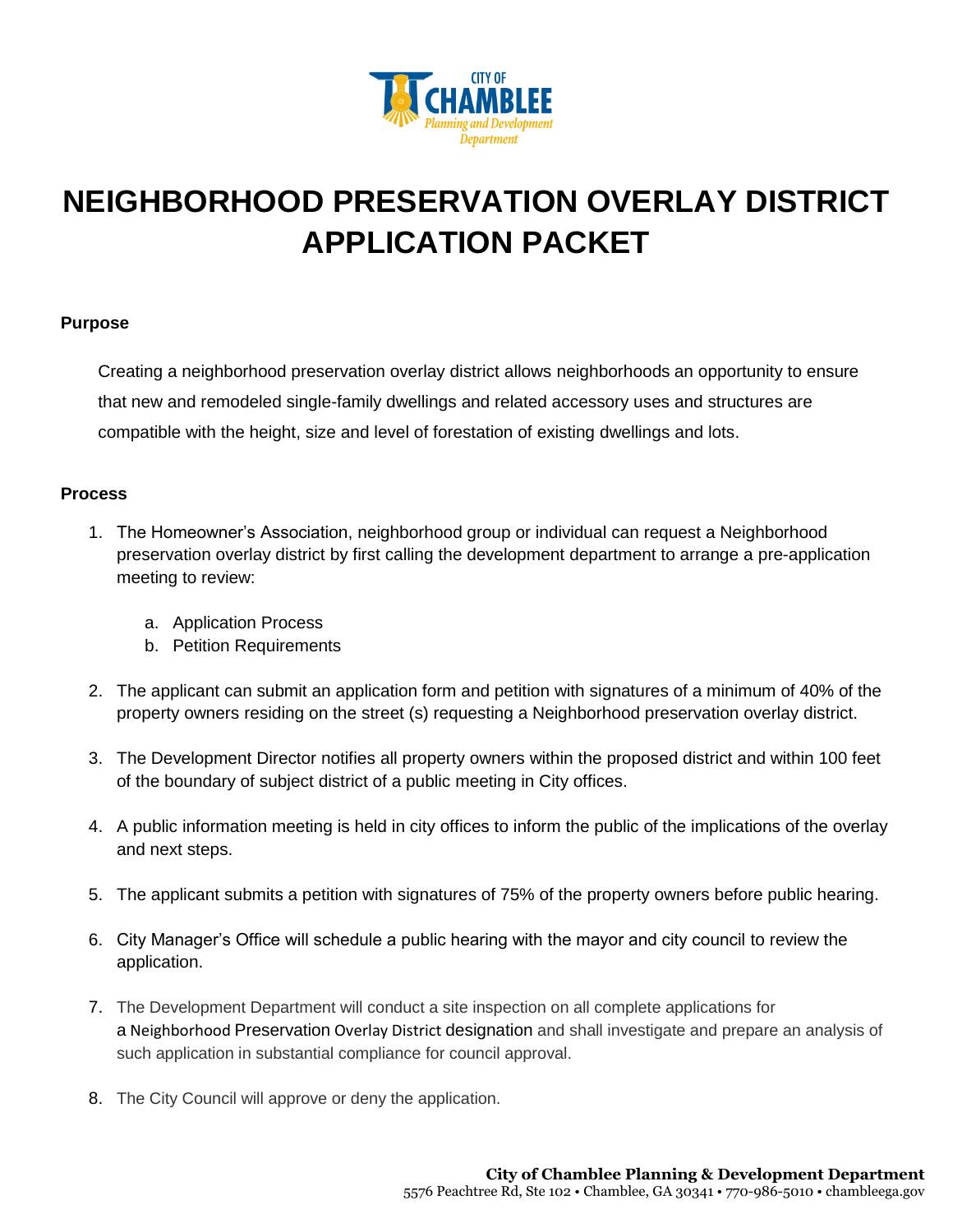## **LETTER OF INTENT**

Describe the need and purpose for proposed Neighborhood Preservation Overlay District and how the particular properties qualify for a Neighborhood Preservation Overlay District designation. The following criteria shall guide the City Council in deciding if specific properties should be classified as a Neighborhood Preservation Overlay District. Attach additional pages if needed.

a. Is the built environment of a neighborhood and its location, size or age, one in which it is desirable to ensure that new and remodeled single-family dwellings and related accessory uses and structures are compatible with the height, size, and level of forestation of the existing dwellings and lots?

\_\_\_\_\_\_\_\_\_\_\_\_\_\_\_\_\_\_\_\_\_\_\_\_\_\_\_\_\_\_\_\_\_\_\_\_\_\_\_\_\_\_\_\_\_\_\_\_\_\_\_\_\_\_\_\_\_\_\_\_\_\_\_\_\_\_\_\_\_\_\_\_\_\_\_

\_\_\_\_\_\_\_\_\_\_\_\_\_\_\_\_\_\_\_\_\_\_\_\_\_\_\_\_\_\_\_\_\_\_\_\_\_\_\_\_\_\_\_\_\_\_\_\_\_\_\_\_\_\_\_\_\_\_\_\_\_\_\_\_\_\_\_\_\_\_\_\_\_\_\_

\_\_\_\_\_\_\_\_\_\_\_\_\_\_\_\_\_\_\_\_\_\_\_\_\_\_\_\_\_\_\_\_\_\_\_\_\_\_\_\_\_\_\_\_\_\_\_\_\_\_\_\_\_\_\_\_\_\_\_\_\_\_\_\_\_\_\_\_\_\_\_\_\_\_\_

\_\_\_\_\_\_\_\_\_\_\_\_\_\_\_\_\_\_\_\_\_\_\_\_\_\_\_\_\_\_\_\_\_\_\_\_\_\_\_\_\_\_\_\_\_\_\_\_\_\_\_\_\_\_\_\_\_\_\_\_\_\_\_\_\_\_\_\_\_\_\_\_\_\_\_

\_\_\_\_\_\_\_\_\_\_\_\_\_\_\_\_\_\_\_\_\_\_\_\_\_\_\_\_\_\_\_\_\_\_\_\_\_\_\_\_\_\_\_\_\_\_\_\_\_\_\_\_\_\_\_\_\_\_\_\_\_\_\_\_\_\_\_\_\_\_\_\_\_\_\_

\_\_\_\_\_\_\_\_\_\_\_\_\_\_\_\_\_\_\_\_\_\_\_\_\_\_\_\_\_\_\_\_\_\_\_\_\_\_\_\_\_\_\_\_\_\_\_\_\_\_\_\_\_\_\_\_\_\_\_\_\_\_\_\_\_\_\_\_\_\_\_\_\_\_\_

\_\_\_\_\_\_\_\_\_\_\_\_\_\_\_\_\_\_\_\_\_\_\_\_\_\_\_\_\_\_\_\_\_\_\_\_\_\_\_\_\_\_\_\_\_\_\_\_\_\_\_\_\_\_\_\_\_\_\_\_\_\_\_\_\_\_\_\_\_\_\_\_\_\_\_

\_\_\_\_\_\_\_\_\_\_\_\_\_\_\_\_\_\_\_\_\_\_\_\_\_\_\_\_\_\_\_\_\_\_\_\_\_\_\_\_\_\_\_\_\_\_\_\_\_\_\_\_\_\_\_\_\_\_\_\_\_\_\_\_\_\_\_\_\_\_\_\_\_\_\_

\_\_\_\_\_\_\_\_\_\_\_\_\_\_\_\_\_\_\_\_\_\_\_\_\_\_\_\_\_\_\_\_\_\_\_\_\_\_\_\_\_\_\_\_\_\_\_\_\_\_\_\_\_\_\_\_\_\_\_\_\_\_\_\_\_\_\_\_\_\_\_\_\_\_\_

\_\_\_\_\_\_\_\_\_\_\_\_\_\_\_\_\_\_\_\_\_\_\_\_\_\_\_\_\_\_\_\_\_\_\_\_\_\_\_\_\_\_\_\_\_\_\_\_\_\_\_\_\_\_\_\_\_\_\_\_\_\_\_\_\_\_\_\_\_\_\_\_\_\_\_

\_\_\_\_\_\_\_\_\_\_\_\_\_\_\_\_\_\_\_\_\_\_\_\_\_\_\_\_\_\_\_\_\_\_\_\_\_\_\_\_\_\_\_\_\_\_\_\_\_\_\_\_\_\_\_\_\_\_\_\_\_\_\_\_\_\_\_\_\_\_\_\_\_\_\_

\_\_\_\_\_\_\_\_\_\_\_\_\_\_\_\_\_\_\_\_\_\_\_\_\_\_\_\_\_\_\_\_\_\_\_\_\_\_\_\_\_\_\_\_\_\_\_\_\_\_\_\_\_\_\_\_\_\_\_\_\_\_\_\_\_\_\_\_\_\_\_\_\_\_\_

- b. How was the proposed boundary established?
- c. Is there specific evidence that recent and proposed development patterns in the surrounding area pose a potential threat to the character of a mature neighborhood?
- d. Do the type of additional standards proposed in the Neighborhood Preservation overlay accommodate renewal of the neighborhood while maintaining compatibility of new residential development and improvements to existing homes?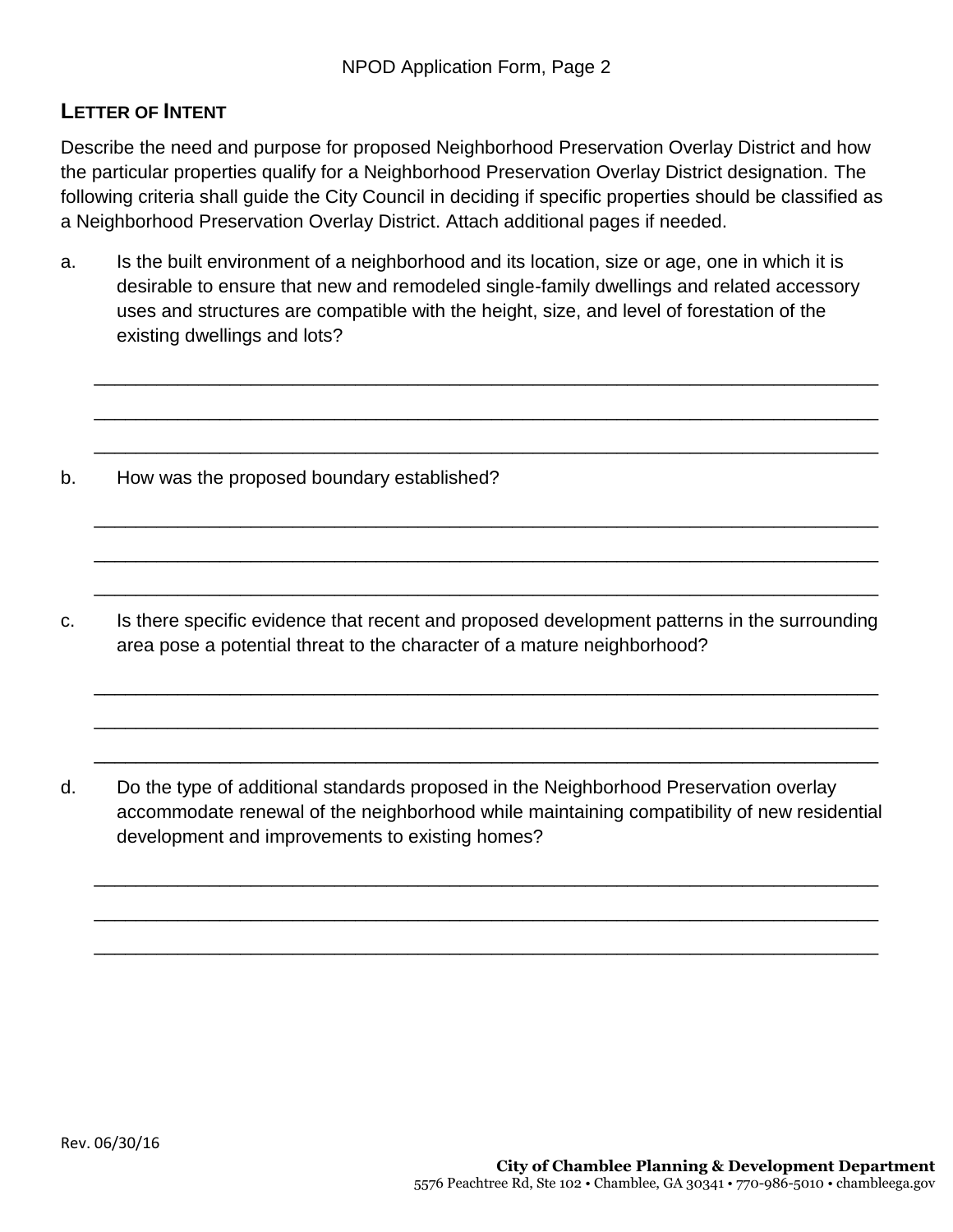## **NEIGHBORHOOD PRESERVATION OVERLAY ZONE APPLICATION FOR ZONING MAP AMENDMENT**

*This page must be completed by the Applicant.* 

#### **APPLICANT**

| Name                                        |                                                                                                                                                                                                               |        |              |             |          |
|---------------------------------------------|---------------------------------------------------------------------------------------------------------------------------------------------------------------------------------------------------------------|--------|--------------|-------------|----------|
| <b>Mailing Address</b>                      |                                                                                                                                                                                                               |        | Suite/Apt. # | City, State | Zip Code |
| Primary Phone #                             | Alternate Phone #                                                                                                                                                                                             | E-mail |              |             |          |
| <b>MAP CHANGE REQUEST</b>                   |                                                                                                                                                                                                               |        |              |             |          |
|                                             | To create a Neighborhood Preservation Overlay District in the _________________________________ Neighborhood<br>which is currently zoned ________________ on the Official Zoning Map of the City of Chamblee. |        |              |             |          |
| <b>PROPOSED DISTRICT SUMMARY</b>            |                                                                                                                                                                                                               |        |              |             |          |
| Name of the Proposed District               |                                                                                                                                                                                                               |        |              |             |          |
| Total # of Properties Involved              | <b>Total District Acreage</b>                                                                                                                                                                                 |        |              |             |          |
|                                             | Which of the zoning provisions standards - as per UDO Section 220-3(j), would be included in the proposed                                                                                                     |        |              |             |          |
| Neighborhood Preservation Overlay District: |                                                                                                                                                                                                               |        |              |             |          |
|                                             |                                                                                                                                                                                                               |        |              |             |          |
|                                             |                                                                                                                                                                                                               |        |              |             |          |
|                                             |                                                                                                                                                                                                               |        |              |             |          |
|                                             |                                                                                                                                                                                                               |        |              |             |          |
|                                             |                                                                                                                                                                                                               |        |              |             |          |
|                                             |                                                                                                                                                                                                               |        |              |             |          |
| <b>ATTACHMENTS</b>                          |                                                                                                                                                                                                               |        |              |             |          |
|                                             | $\Box$ Pre-application Form signed and dated by the Development Director.                                                                                                                                     |        |              |             |          |
| □ Boundary Map of the NPOD.                 |                                                                                                                                                                                                               |        |              |             |          |

- □ Petition for the Creation of a Neighborhood Preservation Overlay District
- $\Box$  Property Information Sheets for each property within the boundaries
- □ Owner Permission Affidavit